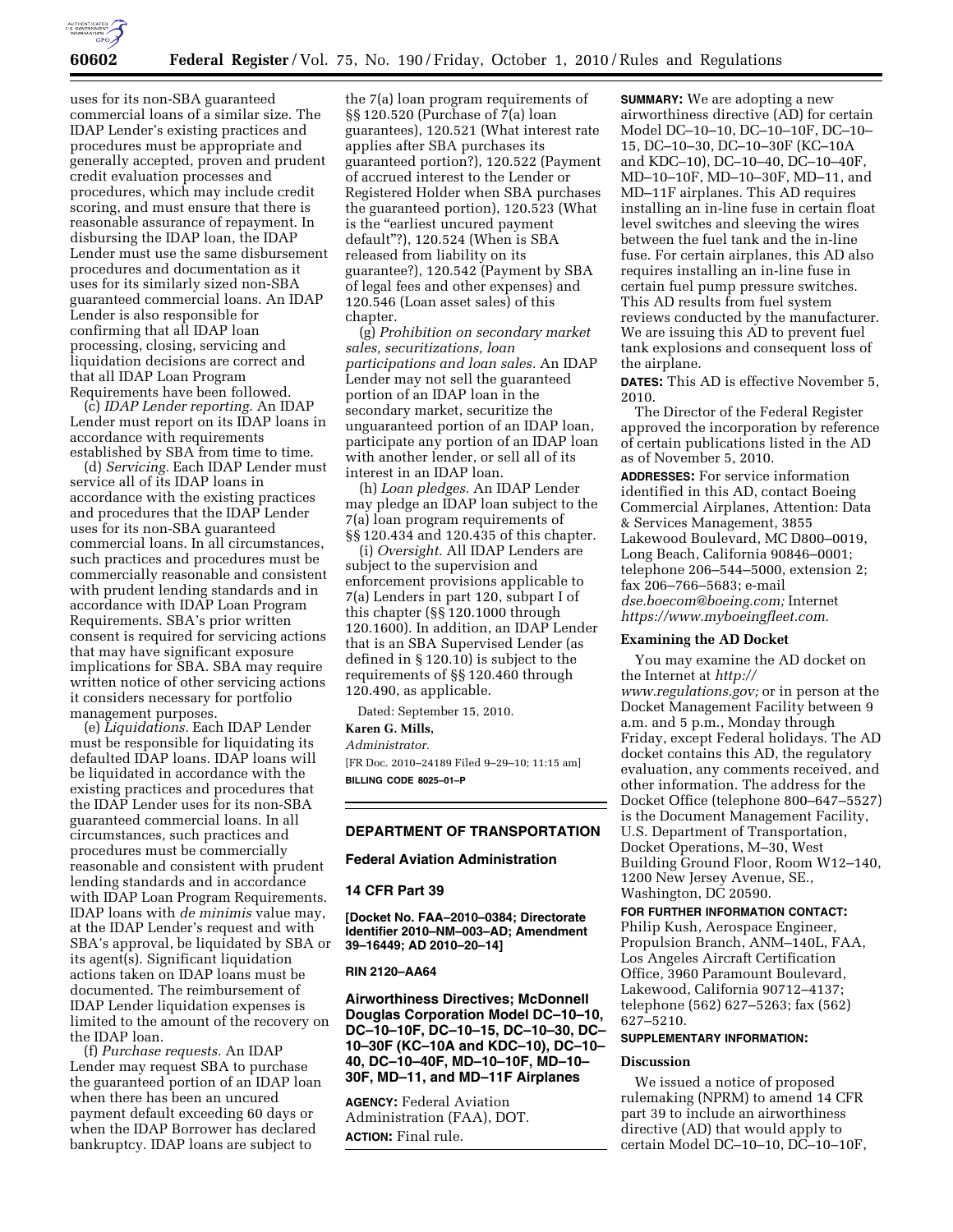DC–10–15, DC–10–30, DC–10–30F (KC– 10A and KDC–10), DC–10–40, DC–10– 40F, MD–10–10F, MD–10–30F, MD–11, and MD–11F airplanes. That NPRM was published in the **Federal Register** on April 21, 2010 (75 FR 20790). That NPRM proposed to require installing an in-line fuse in certain float level switches and sleeving the wires between the fuel tank and the in-line fuse. For certain airplanes, that NPRM also proposed to require installing an in-line fuse in certain fuel pump pressure switches.

# **Comments**

We gave the public the opportunity to participate in developing this AD. We considered the comments received.

## **Request To Reference Information Notices or Revise Service Bulletin**

FedEx requested that Boeing Service Bulletin Information Notices (IN) MD11–28–132 IN 01, dated December 3, 2008; MD11–28–132 IN 02, dated March 18, 2010; and MD11–28–132 IN 03, dated March 25, 2010; be referenced in the NPRM as an approved deviation from Boeing Service Bulletin MD11–28– 132, dated November 25, 2008, or that

Boeing revise that service bulletin to incorporate the changes outlined in those INs. FedEx stated that, as the NPRM is written, the compliance requirements will prevent FedEx from complying with the NPRM unless an alternative method of compliance (AMOC) is granted.

We partially agree. Since the issuance of the NPRM, Boeing has issued Service Bulletin MD11–28–132, Revision 1, dated July 6, 2010, to incorporate the changes outlined in Boeing Service Bulletin INs MD11–28–132 IN 01, dated December 3, 2008; MD11–28–132 IN 02, dated March 18, 2010; and MD11–28– 132 IN 03, dated March 25, 2010. The revised service bulletin has only editorial changes with no additional work required. We have changed this AD to reference Boeing Service Bulletin MD11–28–132, Revision 1, dated July 6, 2010, in paragraphs  $(c)(2)$  and  $(g)(2)$  of this AD.

We have also added paragraph (i) to this AD to give credit for actions done before the effective date of this AD in accordance with Boeing Service Bulletin MD11–28–132, dated November 25, 2008.

### **Additional Change Made to This AD**

We have revised paragraph (g)(1) of this AD to refer to Boeing Service Bulletin DC10–28–252, Revision 1, dated January 6, 2010, which describes editorial changes, but no new actions. We have added paragraph (h) to this AD to give credit for actions done before the effective date of this AD in accordance with Boeing Service Bulletin DC10–28– 252, dated November 25, 2008.

# **Conclusion**

We reviewed the relevant data, considered the comment received, and determined that air safety and the public interest require adopting the AD with the changes described previously. We also determined that these changes will not increase the economic burden on any operator or increase the scope of the AD.

## **Costs of Compliance**

We estimate that this AD will affect 281 airplanes of U.S. registry. The following table provides the estimated costs for U.S. operators to comply with this AD.

# TABLE—ESTIMATED COSTS

| Action                     | Work hours                 | Average labor<br>rate per hour | Parts                                         | Cost per product                 | Number of<br>U.S.-registered<br>airplanes | Fleet cost                              |
|----------------------------|----------------------------|--------------------------------|-----------------------------------------------|----------------------------------|-------------------------------------------|-----------------------------------------|
| Installation/<br>Sleeving. | Between 64 and<br>$1361$ . | \$85                           | Between \$3,139<br>and \$5.598 <sup>1</sup> . | Between \$8,579<br>and \$17.158. | 281                                       | Between \$2,410,699<br>and \$4.821.398. |

1 Depending on airplane configuration.

### **Authority for This Rulemaking**

Title 49 of the United States Code specifies the FAA's authority to issue rules on aviation safety. Subtitle I, section 106, describes the authority of the FAA Administrator. "Subtitle VII: Aviation Programs,'' describes in more detail the scope of the Agency's authority.

We are issuing this rulemaking under the authority described in ''Subtitle VII, Part A, Subpart III, Section 44701: General requirements.'' Under that section, Congress charges the FAA with promoting safe flight of civil aircraft in air commerce by prescribing regulations for practices, methods, and procedures the Administrator finds necessary for safety in air commerce. This regulation is within the scope of that authority because it addresses an unsafe condition that is likely to exist or develop on products identified in this rulemaking action.

## **Regulatory Findings**

This AD will not have federalism implications under Executive Order 13132. This AD will not have a substantial direct effect on the States, on the relationship between the national government and the States, or on the distribution of power and responsibilities among the various levels of government.

For the reasons discussed above, I certify that this AD:

(1) Is not a ''significant regulatory action'' under Executive Order 12866,

(2) Is not a ''significant rule'' under DOT Regulatory Policies and Procedures (44 FR 11034, February 26, 1979), and

(3) Will not have a significant economic impact, positive or negative, on a substantial number of small entities under the criteria of the Regulatory Flexibility Act.

You can find our regulatory evaluation and the estimated costs of compliance in the AD Docket.

### **List of Subjects in 14 CFR Part 39**

Air transportation, Aircraft, Aviation safety, Incorporation by reference, Safety.

## **Adoption of the Amendment**

■ Accordingly, under the authority delegated to me by the Administrator, the FAA amends 14 CFR part 39 as follows:

# **PART 39—AIRWORTHINESS DIRECTIVES**

■ 1. The authority citation for part 39 continues to read as follows:

**Authority:** 49 U.S.C. 106(g), 40113, 44701.

#### **§ 39.13 [Amended]**

■ 2. The FAA amends § 39.13 by adding the following new AD:

# **2010–20–14 McDonnell Douglas**

**Corporation:** Amendment 39–16449. Docket No. FAA–2010–0384; Directorate Identifier 2010–NM–003–AD.